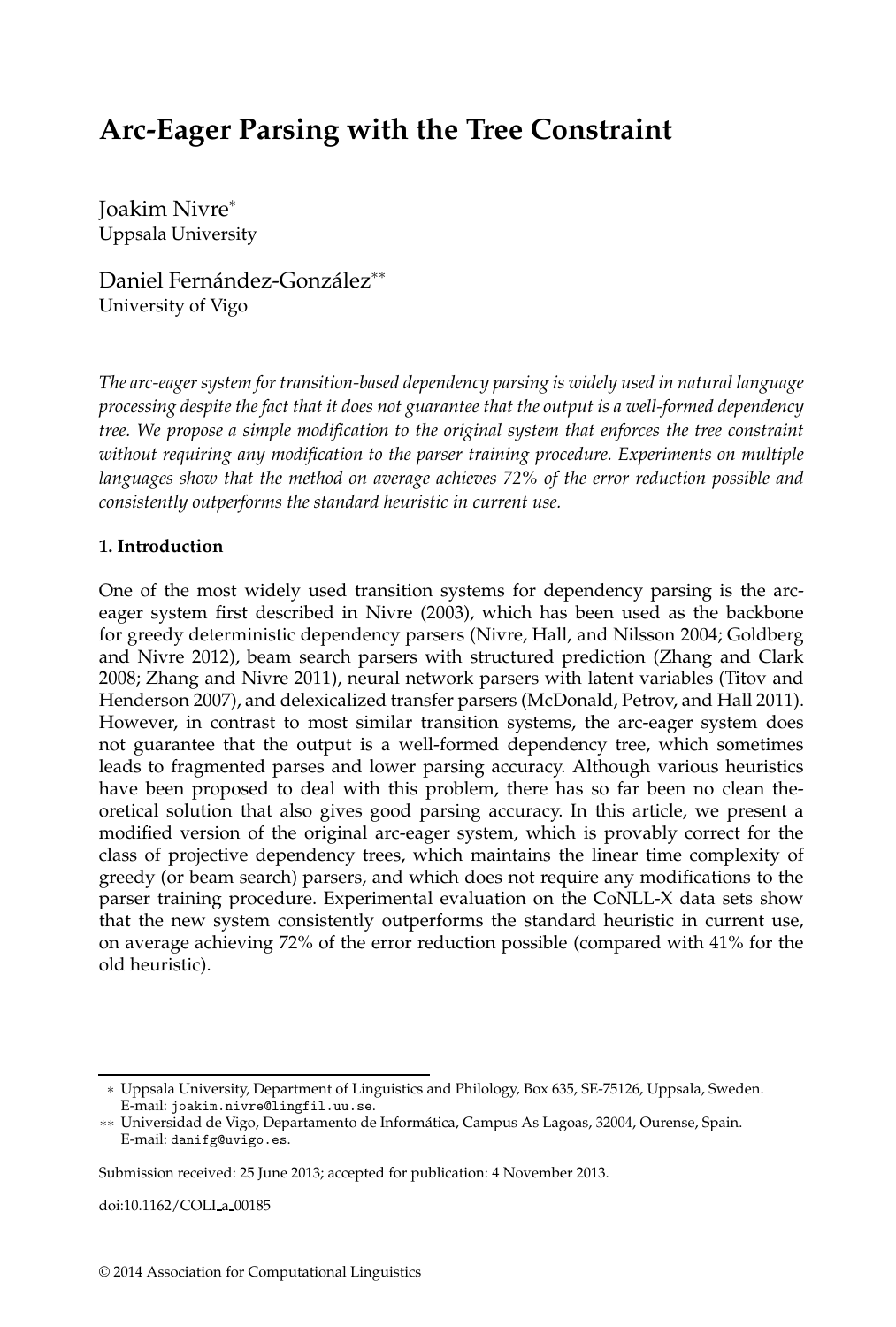## **2. The Problem**

The dependency parsing problem is usually defined as the task of mapping a sentence  $x = w_1, \dots, w_n$  to a dependency tree *T*, which is a directed tree with one node for each input token *w<sup>i</sup>* , plus optionally an artificial root node corresponding to a dummy word *w*<sup>0</sup> , and with arcs representing dependency relations, optionally labeled with dependency types (Kübler, McDonald, and Nivre 2009). In this article, we will furthermore restrict our attention to dependency trees that are projective, meaning that every subtree has a contiguous yield. Figure 1 shows a labeled projective dependency tree.

Transition-based dependency parsing views parsing as heuristic search through a non-deterministic transition system for deriving dependency trees, guided by a statistical model for scoring transitions from one configuration to the next. Figure 2 shows the arc-eager transition system for dependency parsing (Nivre 2003, 2008). A parser configuration consists of a stack σ, a buffer β, and a set of arcs *A*. The initial configuration for parsing a sentence  $x = w_1, \ldots, w_n$  has an empty stack, a buffer containing the words *w*1 , . . . , *wn*, and an empty arc set. A terminal configuration is any configuration with an empty buffer. Whatever arcs have then been accumulated in the arc set *A* defines the output dependency tree. There are four possible transitions from a configuration



#### **Figure 1**

Projective labeled dependency tree for an English sentence.

| Initial:<br><b>Terminal:</b> $(\sigma, [\ ], A)$ | $([l, [w_1, \ldots, w_n], \{\})]$                                                                                                              |                                                                                                                                                                                                                                            |                                    |
|--------------------------------------------------|------------------------------------------------------------------------------------------------------------------------------------------------|--------------------------------------------------------------------------------------------------------------------------------------------------------------------------------------------------------------------------------------------|------------------------------------|
| Shift:<br>Reduce:                                | $(\sigma, w_i   \beta, A)$<br>$(\sigma   w_i, \beta, A)$ $\Rightarrow$ $(\sigma, \beta, A)$<br><b>Left-Arc:</b> $(\sigma  w_i, w_i  \beta, A)$ | $\Rightarrow$ $(\sigma   w_i, \beta, A)$<br><b>Right-Arc:</b> $(\sigma  w_i, w_j  \beta, A) \Rightarrow (\sigma  w_i  w_j, \beta, A \cup \{w_i \rightarrow w_j\})$<br>$\Rightarrow$ $(\sigma, w_i   \beta, A \cup \{w_i \leftarrow w_i\})$ | $HEAD(w_i)$<br>$\neg$ HEAD $(w_i)$ |

## **Figure 2**

Arc-eager transition system for dependency parsing. We use | as list constructor, meaning that σ $|w_i|$  is a stack with top  $w_i$  and remainder σ and  $w_j|\beta$  is a buffer with head  $w_j$  and tail β. The condition HEAD( $w_i$ ) is true in a configuration (σ, β, *A*) if *A* contains an arc  $w_k \to w_i$ (for some *k*).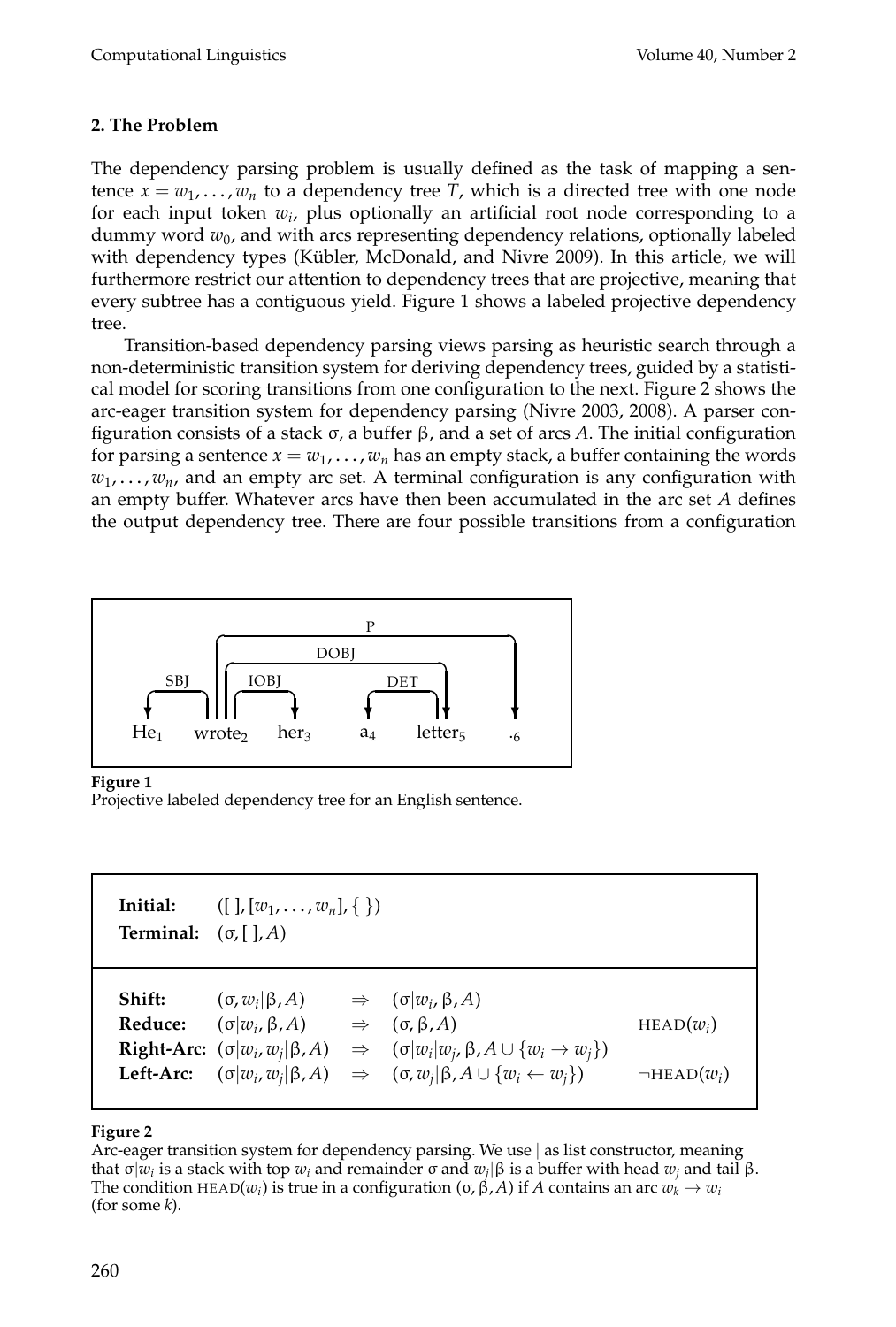where *top* is the word on top of the stack (if any) and *next* is the first word of the buffer:<sup>1</sup>

- 1. **Shift** moves *next* to the stack.
- 2. **Reduce** pops the stack; allowed only if *top* has a head.
- 3. **Right-Arc** adds a dependency arc from *top* to *next* and moves *next* to the stack.
- 4. **Left-Arc** adds a dependency arc from *next* to *top* and pops the stack; allowed only if *top* has no head.

The arc-eager system defines an incremental left-to-right parsing order, where left dependents are added bottom–up and right dependents top–down, which is advantageous for postponing certain attachment decisions. However, a fundamental problem with this system is that it does not guarantee that the output parse is a projective dependency tree, only a projective dependency forest, that is, a sequence of adjacent, non-overlapping projective trees (Nivre 2008). This is different from the closely related arc-standard system (Nivre 2004), which constructs all dependencies bottom–up and can easily be constrained to only output trees. The failure to implement the tree constraint may lead to fragmented parses and lower parsing accuracy, especially with respect to the global structure of the sentence. Moreover, even if the loss in accuracy is not substantial, this may be problematic when using the parser in applications where downstream components may not function correctly if the parser output is not a wellformed tree.

The standard solution to this problem in practical implementations, such as Malt-Parser (Nivre, Hall, and Nilsson 2006), is to use an artificial root node and to attach all remaining words on the stack to the root node at the end of parsing. This fixes the formal problem, but normally does not improve accuracy because it is usually unlikely that more than one word should attach to the artificial root node. Thus, in the error analysis presented by McDonald and Nivre (2007), MaltParser tends to have very low precision on attachments to the root node. Other heuristic solutions have been tried, usually by post-processing the nodes remaining on the stack in some way, but these techniques often require modifications to the training procedure and/or undermine the linear time complexity of the parsing system. In any case, a clean theoretical solution to this problem has so far been lacking.

## **3. The Solution**

We propose a modified version of the arc-eager system, which guarantees that the arc set *A* in a terminal configuration forms a projective dependency tree. The new system, shown in Figure 3, differs in four ways from the old system:

1. Configurations are extended with a boolean variable *e*, keeping track of whether we have seen the end of the input, that is, whether we have passed through a configuration with an empty buffer.

<sup>1</sup> For simplicity, we only consider unlabeled parsing here. In labeled parsing, which is used in all experiments, **Right-Arc** and **Left-Arc** also have to select a label for the new arc.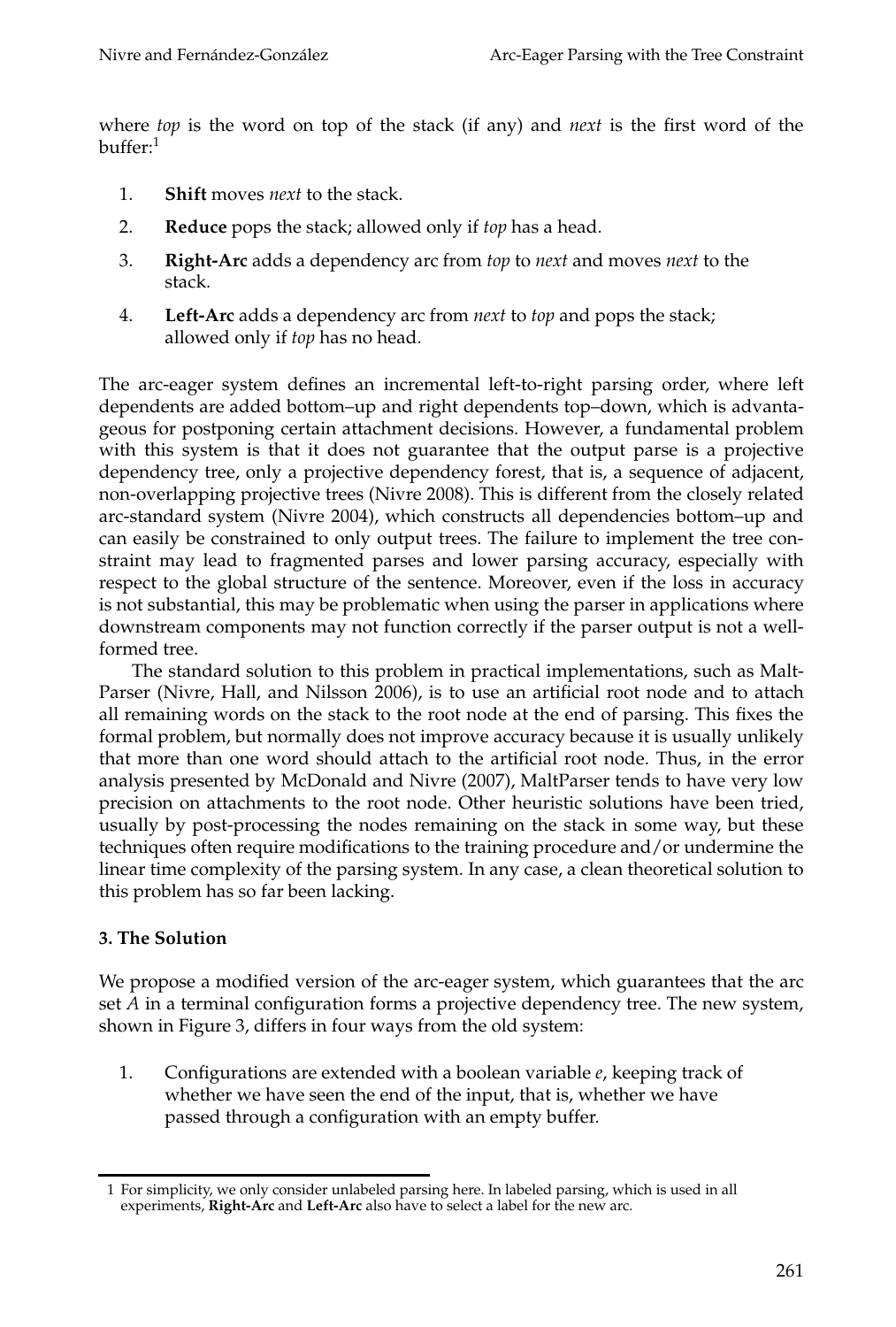| Initial: | $([], [w_1, \ldots, w_n], \{\},\$ false)<br><b>Terminal:</b> $([w_i], [], A, true)$                                             |                     |  |  |  |  |  |  |  |
|----------|---------------------------------------------------------------------------------------------------------------------------------|---------------------|--|--|--|--|--|--|--|
|          |                                                                                                                                 |                     |  |  |  |  |  |  |  |
| Shift:   | $(\sigma, w_i   \beta, A, false) \Rightarrow (\sigma   w_i, \beta, A, \lbrack \lbrack \beta \rbrack = \lbrack \rbrack \rbrack)$ |                     |  |  |  |  |  |  |  |
| Unshift: | $(\sigma  w_{i} \,  _{\mathcal{A}})$ , true $) \Rightarrow (\sigma, [w_{i}], A$ , true)                                         | $\neg$ HEAD $(w_i)$ |  |  |  |  |  |  |  |
| Reduce:  | $(\sigma   w_i, \beta, A, e)$ $\Rightarrow$ $(\sigma, \beta, A, e)$                                                             | $HEAD(w_i)$         |  |  |  |  |  |  |  |
|          | <b>Right-Arc:</b> $(\sigma  w_i, w_j  \beta, A, e) \Rightarrow$                                                                 |                     |  |  |  |  |  |  |  |
|          | $(\sigma  w_i w_j, \beta, A \cup \{w_i \rightarrow w_j\}, [\lbrack e \vee \beta \rbrack] )$                                     |                     |  |  |  |  |  |  |  |
|          | Left-Arc: $(\sigma  w_i, w_j  \beta, A, e) \Rightarrow (\sigma, w_j   \beta, A \cup \{w_i \leftarrow w_j\}, e)$                 | $\neg$ HEAD $(w_i)$ |  |  |  |  |  |  |  |

#### **Figure 3**

Arc-eager transition system enforcing the tree constraint. The expression [[φ]] evaluates to **true** if φ is true and **false** otherwise.

- 2. Terminal configurations have the form ([*w<sup>i</sup>* ], [ ], *A*, **true**), that is, they have an empty buffer, exactly one word on the stack, and  $e = \text{true}$ .
- 3. The **Shift** transition is allowed only if  $e =$  **false**.
- 4. There is a new transition **Unshift**, which moves *top* back to the buffer and which is allowed only if *top* has no head and the buffer is empty.

The new system behaves exactly like the old system until we reach a configuration with an empty buffer, after which there are two alternatives. If the stack contains exactly one word, we terminate and output a tree, which was true also in the old system. However, if the stack contains more than one word, we now go on parsing but are forbidden to make any **Shift** transitions. After this point, there are two cases. If the buffer is empty, we make a deterministic choice between **Reduce** and **Unshift** depending on whether *top* has a head or not. If the buffer is not empty, we non-deterministically choose between **Right-Arc** and either **Left-Arc** or **Reduce** (the latter again depending on whether *top* has a head). Because the new **Unshift** transition is only used in completely deterministic cases, we can use the same statistical model to score transitions both before and after we have reached the end of the input, as long as we make sure to block any **Shift** transition favored by the model.

We first show that the new system is still guaranteed to terminate and that the maximum number of transitions is  $O(n)$ , where *n* is the length of the input sentence, which guarantees linear parsing complexity for greedy (and beam search) parsers with constant-time model predictions and transitions. From previous results, we know that the system is guaranteed to reach a configuration of the form  $(\sigma, [\cdot], A)$  in  $2n - k$  transitions, where  $k = |\sigma|$  (Nivre 2008).<sup>2</sup> In any non-terminal configuration arising from this point on, we can always perform **Reduce** or **Unshift** (in case the buffer is empty) or **Right-Arc** (otherwise), which means that termination is guaranteed if we can show that the number of additional transitions is bounded.

<sup>2</sup> This holds because we must move *n* words from the buffer to the stack (in either a **Shift** or a **Right-Arc** transition) and pop *n* − *k* words from the stack (in either a **Reduce** or **Left-Arc** transition).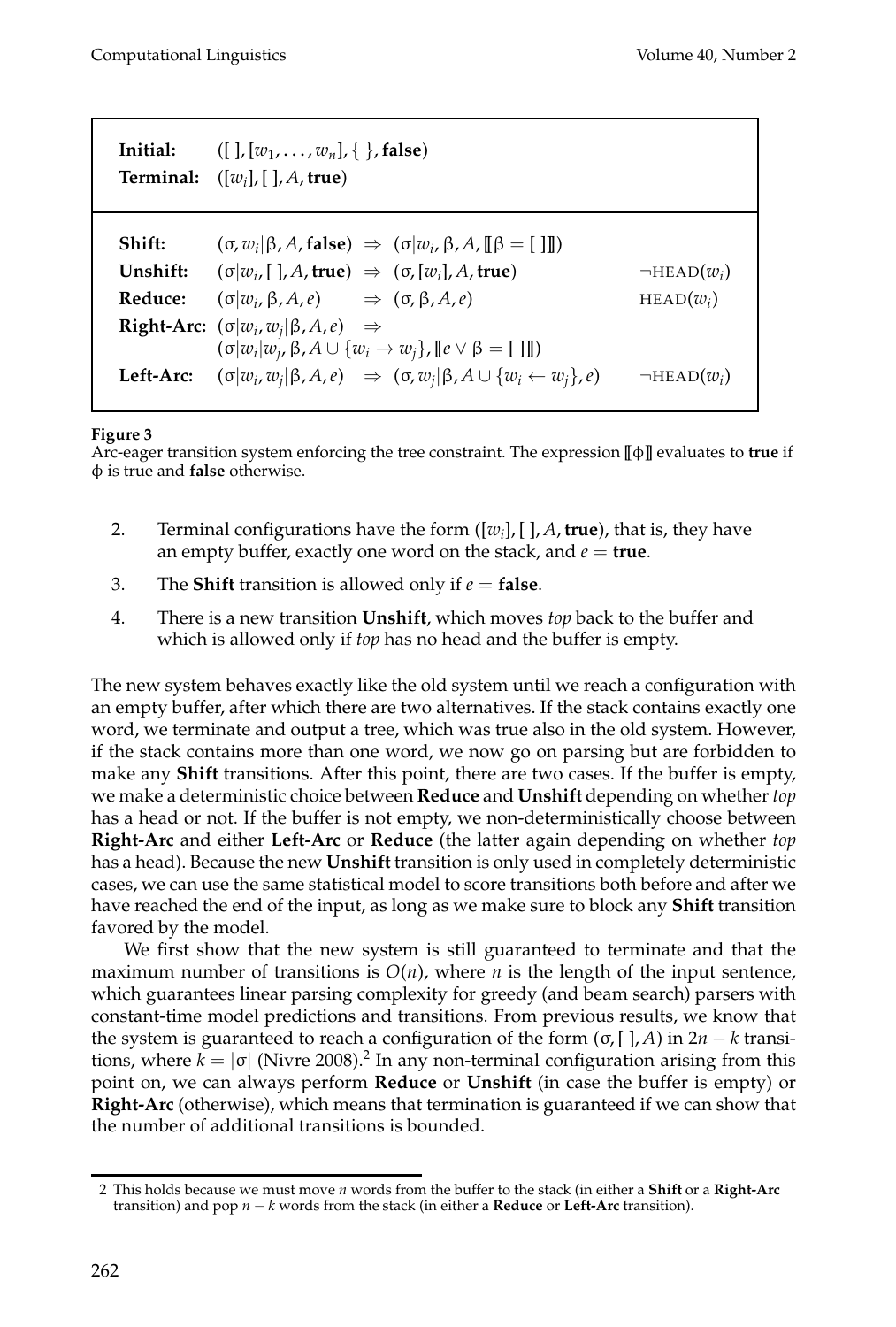Note first that we can perform at most  $k - 1$  **Unshift** transitions moving a word back to the buffer (because a word can only be moved back to the buffer if it has no head, which can only happen once since **Shift** is now forbidden).<sup>3</sup> Therefore, we can perform at most *k* − 1 **Right-Arc** transitions, moving a word back to the stack and attaching it to its head. Finally, we can perform at most *k* − 1 **Reduce** and **Left-Arc** transitions, removing a word from the stack (regardless of whether it has first been moved back to the buffer). In total, we can thus perform at most  $2n - k + 3(k - 1) < 4n$  transitions, which means that the number of transitions is *O*(*n*).

Having shown that the new system terminates after a linear number of transitions, we now show that it also guarantees that the output is a well-formed dependency tree. In order to reach a terminal configuration, we must pop  $n - 1$  words from the stack, each of which has exactly one incoming arc and is therefore connected to at least one other node in the graph. Because the word remaining in the stack has no incoming arc but must be connected to (at least) the last word that was popped, it follows that the resulting graph is connected with exactly  $n - 1$  arcs, which entails that it is a tree.

It is worth noting that, although the new system can always construct a tree over the unattached words left on the stack in the first configuration of the form  $(\sigma, [\ ], A)$ , it may not be able to construct every possible tree over these nodes. More precisely, a sequence of words  $w_j, \ldots, w_k$  can only attach to a word on the left in the form of a chain (not as siblings) and can only attach to a word on the right as siblings (not as a chain). Nevertheless, the new system is both sound and complete for the class of projective dependency trees, because every terminating transition sequence derives a projective tree (soundness) and every projective tree is derived by some transition sequence (completeness). By contrast, the original arc-eager system is complete but not sound for the class of projective trees.

#### **4. Experiments**

In our empirical evaluation we make use of the open-source system MaltParser (Nivre, Hall, and Nilsson 2006), which is a data-driven parser-generator for transition-based dependency parsing supporting the use of different transition systems. Besides the original arc-eager system, which is already implemented in MaltParser, we have added an implementation of the new modified system. The training procedure used in Malt-Parser derives an oracle transition sequence for each sentence and gold tree in the training corpus and uses every configuration–transition pair in these sequences as a training instance for a multi-class classifier. Because the oracle sequences in the arceager system always produce a well-formed tree, there will be no training instances corresponding to the extended transition sequences in the new system (i.e., sequences containing one or more non-terminal configurations of the form  $(\sigma, [ , A )$ ). However, because the **Unshift** transition is only used in completely deterministic cases, where the classifier is not called upon to rank alternative transitions, we can make use of exactly the same classifier for both the old and the new system.<sup>4</sup>

We compare the original and modified arc-eager systems on all 13 data sets from the CoNLL-X shared task on multilingual dependency parsing (Buchholz and Marsi 2006),

<sup>3</sup> The number is *k* − 1, rather than *k*, because **Unshift** requires an empty buffer, which together with only one word on the stack would imply a terminal configuration.

<sup>4</sup> Although this greatly simplifies the integration of the new system into existing parsing frameworks, it is conceivable that accuracy could be improved further through specialized training methods, for example, using a dynamic oracle along the lines of Goldberg and Nivre (2012). We leave this for future research.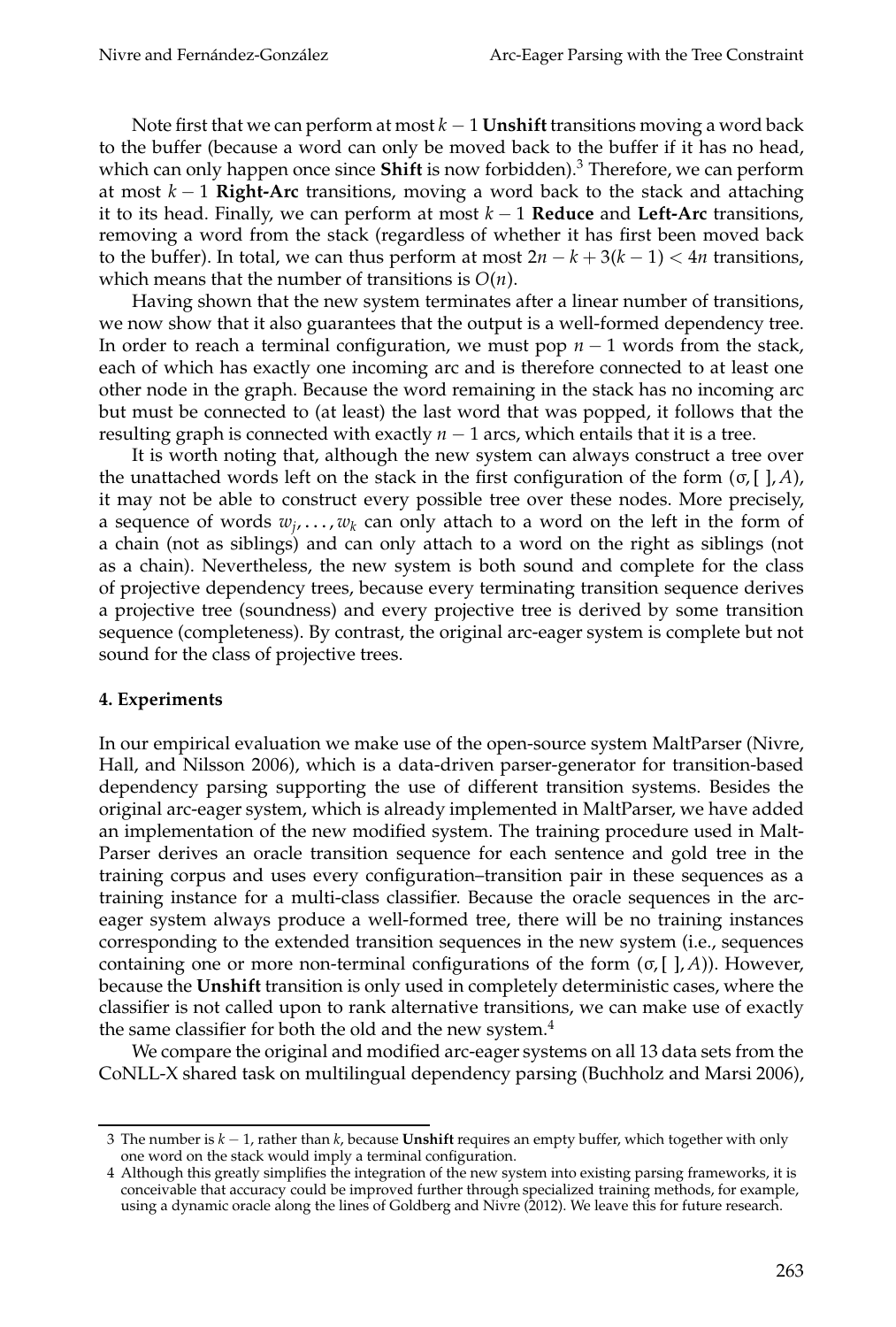which all assume the existence of a dummy root word prefixed to the sentence. We tune the feature representations separately for each language and projectivize the training data for languages with non-projective dependencies but otherwise use default settings in MaltParser (including the standard heuristic of attaching any unattached tokens to the artificial root node at the end of parsing for the original system). Because we want to perform a detailed error analysis for fragmented parses, we initially avoid using the dedicated test set for each language and instead report results on a development set created by splitting off 10% of the training data.

Table 1 (columns 2–3) shows the unlabeled attachment score (including punctuation) achieved with the two systems. We see that the new system improves over the old one by 0.19 percentage points on average, with individual improvements ranging from 0.00 (Japanese) to 0.50 (Slovene). These differences may seem quantitatively small, but it must be remembered that the unattached tokens left on the stack in fragmented parses constitute a very small fraction of the total number of tokens on which these scores are calculated. In order to get a more fine-grained picture of the behavior of the two systems, we therefore zoom in specifically on these tokens in the rest of Table 1.

Column 4 shows the number of unattached tokens left on the stack when reaching the end of the input (excluding the artificial root node). Column 5 shows for how many of these tokens the correct head is also on the stack (including the artificial root node). Both statistics are summed over all sentences in the development set. We see from these figures that the amount of fragmentation varies greatly between languages, from only four unattached tokens for Japanese to 230 tokens for Slovene. These tendencies seem to reflect properties of the data sets, with Japanese having the lowest average sentence length of all languages and Slovene having a high percentage of non-projective dependencies and a very small training set. They also partly explain why these languages show the smallest and largest improvement, respectively, in overall attachment score.

#### **Table 1**

Experimental results for the old and new arc-eager transition systems (development sets). UAS = unlabeled attachment score; Stack-Token = number of unattached tokens left in the stack when reaching the end of the input (excluding the artificial root node); Stack-Head = number of unattached tokens for which the head is also left in the stack (including the artificial root node); Correct = number of tokens left in the stack that are correctly attached in the final parser output; Recall = Correct/Stack-Head (%).

|            | <b>UAS</b> |            | <b>Stack</b> |       |       | Correct    |        | Recall     |  |
|------------|------------|------------|--------------|-------|-------|------------|--------|------------|--|
| Language   | Old        | <b>New</b> | Token        | Head  | Old   | <b>New</b> | Old    | <b>New</b> |  |
| Arabic     | 77.38      | 77.74      | 38           | 24    | 3     | 22         | 12.50  | 91.67      |  |
| Bulgarian  | 90.32      | 90.42      | 20           | 15    | 7     | 13         | 46.67  | 86.67      |  |
| Chinese    | 89.28      | 89.48      | 33           | 31    | 8     | 18         | 25.81  | 58.06      |  |
| Czech      | 83.26      | 83.46      | 41           | 36    | 8     | 21         | 22.22  | 58.33      |  |
| Danish     | 88.10      | 88.17      | 29           | 23    | 18    | 22         | 78.26  | 95.65      |  |
| Dutch      | 86.23      | 86.49      | 63           | 57    | 13    | 28         | 22.80  | 49.12      |  |
| German     | 87.44      | 87.75      | 66           | 39    | 6     | 27         | 15.38  | 69.23      |  |
| Japanese   | 93.53      | 93.53      | 4            | 4     | 4     | 4          | 100.00 | 100.00     |  |
| Portuguese | 87.68      | 87.84      | 44           | 36    | 15    | 26         | 41.67  | 72.22      |  |
| Slovene    | 76.50      | 77.00      | 230          | 173   | 50    | 97         | 28.90  | 56.07      |  |
| Spanish    | 81.43      | 81.59      | 57           | 42    | 13    | 22         | 30.95  | 52.38      |  |
| Swedish    | 88.18      | 88.33      | 43           | 28    | 13    | 24         | 46.43  | 85.71      |  |
| Turkish    | 81.44      | 81.45      | 24           | 16    | 9     | 10         | 56.25  | 62.50      |  |
| Average    | 85.44      | 85.63      | 53.23        | 40.31 | 12.85 | 25.69      | 40.60  | 72.12      |  |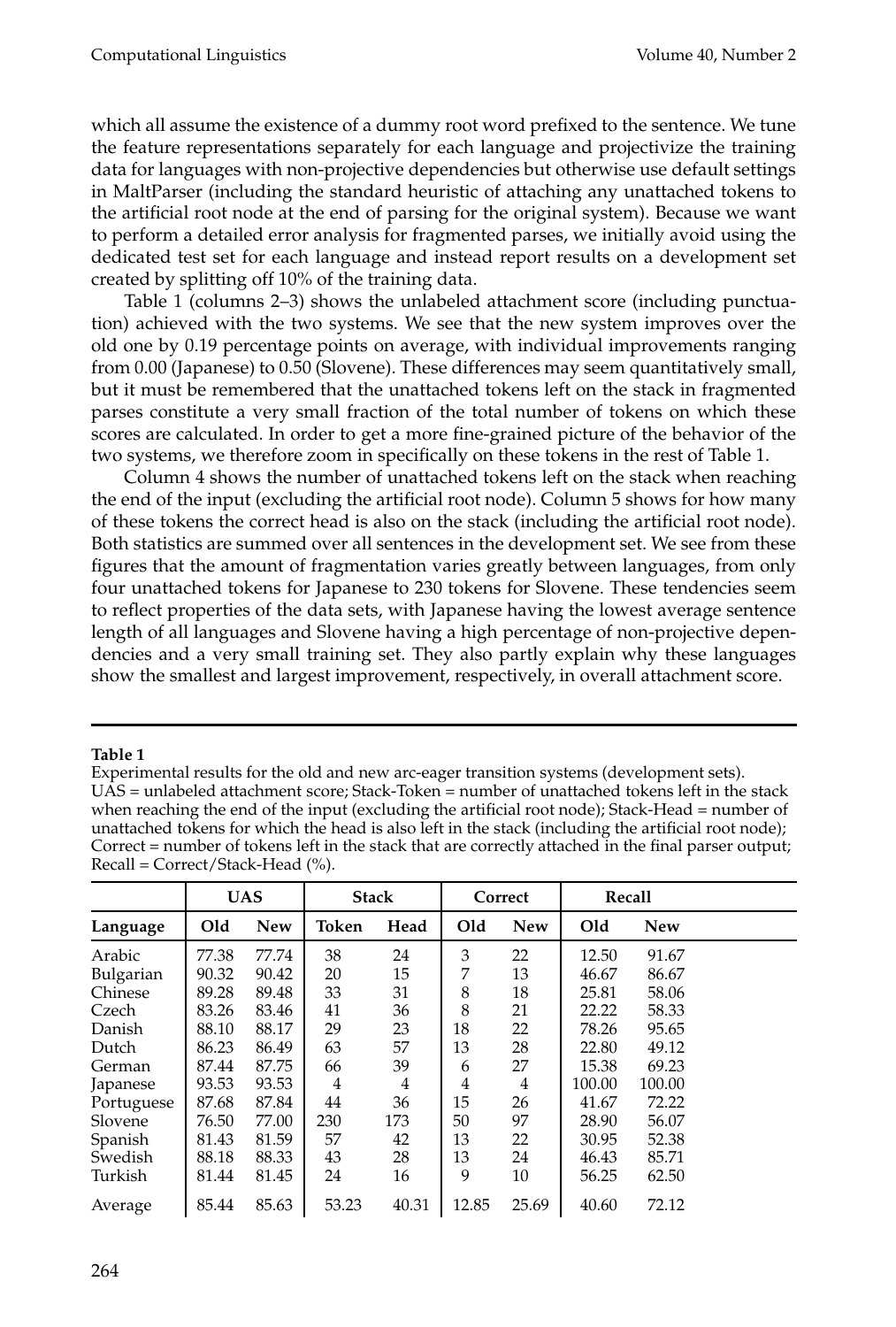**Table 2**

| Results on final test sets. LAS = labeled attachment score. UAS = unlabeled attachment score. |  |                                                                                                                                                                                        |  |  |                                                         |  |  |  |  |  |  |  |  |  |
|-----------------------------------------------------------------------------------------------|--|----------------------------------------------------------------------------------------------------------------------------------------------------------------------------------------|--|--|---------------------------------------------------------|--|--|--|--|--|--|--|--|--|
|                                                                                               |  |                                                                                                                                                                                        |  |  | Ara Bul Cze Chi Dan Dut Ger Jap Por Slo Spa Swe Tur Ave |  |  |  |  |  |  |  |  |  |
|                                                                                               |  | LAS Old 65.90 87.39 86.11 77.82 84.11 77.28 85.42 90.88 83.52 70.30 79.72 83.19 73.92 80.43<br>New 66.13 87.45 86.27 77.93 84.16 77.37 85.51 90.84 83.76 70.86 79.73 83.19 73.98 80.55 |  |  |                                                         |  |  |  |  |  |  |  |  |  |
|                                                                                               |  | UAS Old 76.33 90.51 89.79 83.09 88.74 79.95 87.92 92.44 86.28 77.09 82.47 88.70 81.09 84.95                                                                                            |  |  |                                                         |  |  |  |  |  |  |  |  |  |

New 76.49 90.58 89.94 83.09 88.82 80.18 88.00 92.40 86.33 77.34 82.49 88.76 81.20 85.05

Columns 6 and 7 show, for the old and the new system, how many of the unattached tokens on the stack are attached to their correct head in the final parser output, as a result of heuristic root attachment for the old system and extended transition sequences for the new system. Columns 8 and 9 show the same results expressed in terms of recall or error reduction (dividing column 6/7 by column 5). These results clearly demonstrate the superiority of the new system over the old system with heuristic root attachment. Whereas the old system correctly attaches 40.60% of the tokens for which a head can be found on the stack, the new system finds correct attachments in 72.12% of the cases. For some languages, the effect is dramatic, with Arabic improving from just above 10% to over 90% and German from about 15% to almost 70%, but all languages clearly benefit from the new technique for enforcing the tree constraint.

Variation across languages can to a large extent be explained by the proportion of unattached tokens that should be attached to the artificial root node. Because the old root attachment heuristic attaches all tokens to the root, it will have 100% recall on tokens for which this is the correct attachment and 0% recall on all other tokens. This explains why the old system gets 100% recall on Japanese, where all four tokens left on the stack should indeed be attached to the root. It also means that, on average, root attachment is only correct for about 40% of the cases (which is the overall recall achieved by this method). By contrast, the new system only achieves a recall of 82.81% on root attachments, but this is easily compensated by a recall of 63.50% on non-root attachments.

For completeness, we report also the labeled and unlabeled attachment scores (including punctuation) on the dedicated test sets from the CoNLL-X shared task, shown in Table 2. The results are perfectly consistent with those analyzed in depth for the development sets. The average improvement is 0.12 for LAS and 0.10 for UAS. The largest improvement is again found for Slovene (0.58 LAS, 0.25 UAS) and the smallest for Japanese, where there is in fact a marginal drop in accuracy  $(0.04 \text{ LAS/UAS})^5$  For all other languages, however, the new system is at least as good as the old system and in addition guarantees a well-formed output without heuristic post-processing. Moreover, although the overall improvement is small, there is a statistically significant improvement in either LAS or UAS for all languages except Bulgarian, Czech, Japanese, Spanish, and Swedish, and in both LAS and UAS on average over all languages according to a randomized permutation test ( $\alpha = .05$ ) (Yeh 2000). Finally, it is worth noting that there is no significant difference in running time between the old and the new system.

<sup>5</sup> As we saw in the previous analysis, fragmentation happens very rarely for Japanese and all unattached tokens should normally be attached to the root node, which gives 100% recall for the baseline parser.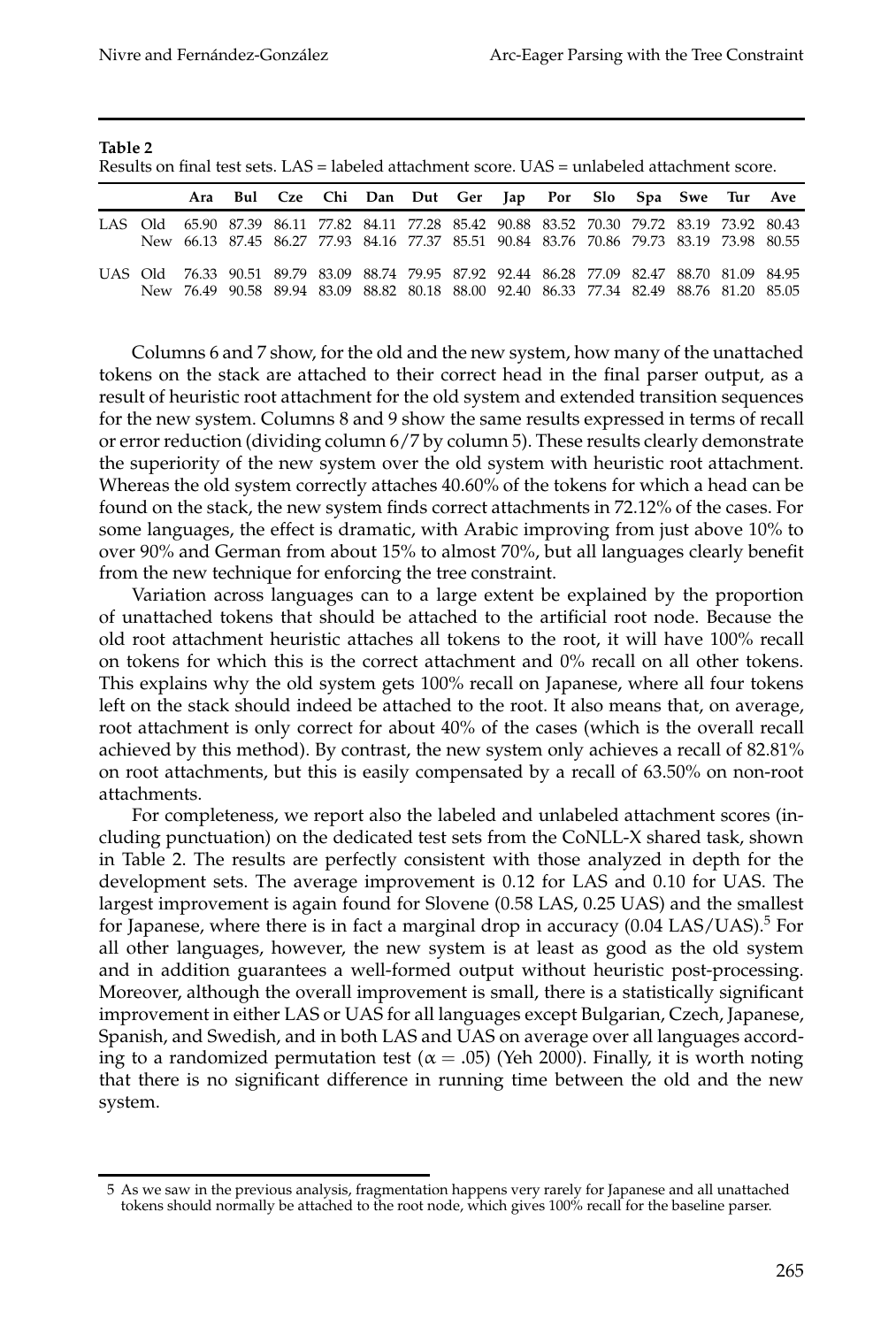# **5. Conclusion**

In conclusion, we have presented a modified version of the arc-eager transition system for dependency parsing, which, unlike the old system, guarantees that the output is a well-formed dependency tree. The system is provably sound and complete for the class of projective dependency trees, and the number of transitions is still linear in the length of the sentence, which is important for efficient parsing. The system can be used without modifying the standard training procedure for greedy transition-based parsers, because the statistical model used to score transitions is the same as for the old system. An empirical evaluation on all 13 languages from the CoNLL-X shared task shows that the new system consistently outperforms the old system with the standard heuristic of attaching all unattached tokens to the artificial root node. Whereas the old method only recovers about 41% of the attachments that are still feasible, the new system achieves an average recall of 72%. Although this gives only a marginal effect on overall attachment score (at most 0.5%), being able to guarantee that output parses are always well formed may be critical for downstream modules that take these as input. Moreover, the proposed method achieves this guarantee as a theoretical property of the transition system without having to rely on ad hoc post-processing and works equally well regardless of whether a dummy root word is used or not.

## **Acknowledgments**

This research has been partially funded by the Spanish Ministry of Economy and Competitiveness and FEDER (project TIN2010-18552-C03-01), Ministry of Education (FPU Grant Program), and Xunta de Galicia (projects CN 2012/319 and CN 2012/317).

## **References**

- Buchholz, Sabine and Erwin Marsi. 2006. CoNLL-X shared task on multilingual dependency parsing. In *Proceedings of the 10th Conference on Computational Natural Language Learning (CoNLL)*, pages 149–164, New York, NY.
- Goldberg, Yoav and Joakim Nivre. 2012. A dynamic oracle for arc-eager dependency parsing. In *Proceedings of the 24th International Conference on Computational Linguistics (COLING)*, pages 959–976, Jeju Island.
- Kübler, Sandra, Ryan McDonald, and Joakim Nivre. 2009. *Dependency Parsing*. Morgan and Claypool.
- McDonald, Ryan and Joakim Nivre. 2007. Characterizing the errors of data-driven dependency parsing models. In *Proceedings of the 2007 Joint Conference on Empirical Methods in Natural Language Processing and Computational Natural Language Learning (EMNLP-CoNLL)*, pages 122–131, Prague.
- McDonald, Ryan, Slav Petrov, and Keith Hall. 2011. Multi-source transfer of delexicalized dependency parsers. In *Proceedings of the Conference on Empirical Methods in Natural Language Processing (EMNLP)*, pages 62–72, Edinburgh.
- Nivre, Joakim. 2003. An efficient algorithm for projective dependency parsing. In *Proceedings of the 8th International Workshop on Parsing Technologies (IWPT)*, pages 149–160, Nancy.
- Nivre, Joakim. 2004. Incrementality in deterministic dependency parsing. In *Proceedings of the Workshop on Incremental Parsing: Bringing Engineering and Cognition Together (ACL)*, pages 50–57, Stroudsburg, PA.
- Nivre, Joakim. 2008. Algorithms for deterministic incremental dependency parsing. *[Computational Linguistics](http://www.mitpressjournals.org/action/showLinks?system=10.1162%2Fcoli.07-056-R1-07-027)*, 34:513–553.
- Nivre, Joakim, Johan Hall, and Jens Nilsson. 2004. Memory-based dependency parsing. In *Proceedings of the 8th Conference on Computational Natural Language Learning (CoNLL)*, pages 49–56, Boston, MA.
- Nivre, Joakim, Johan Hall, and Jens Nilsson. 2006. Maltparser: A data-driven parser-generator for dependency parsing. In *Proceedings of the 5th International Conference on Language Resources and Evaluation (LREC)*, pages 2,216–2,219, Genoa.
- Titov, Ivan and James Henderson. 2007. A latent variable model for generative